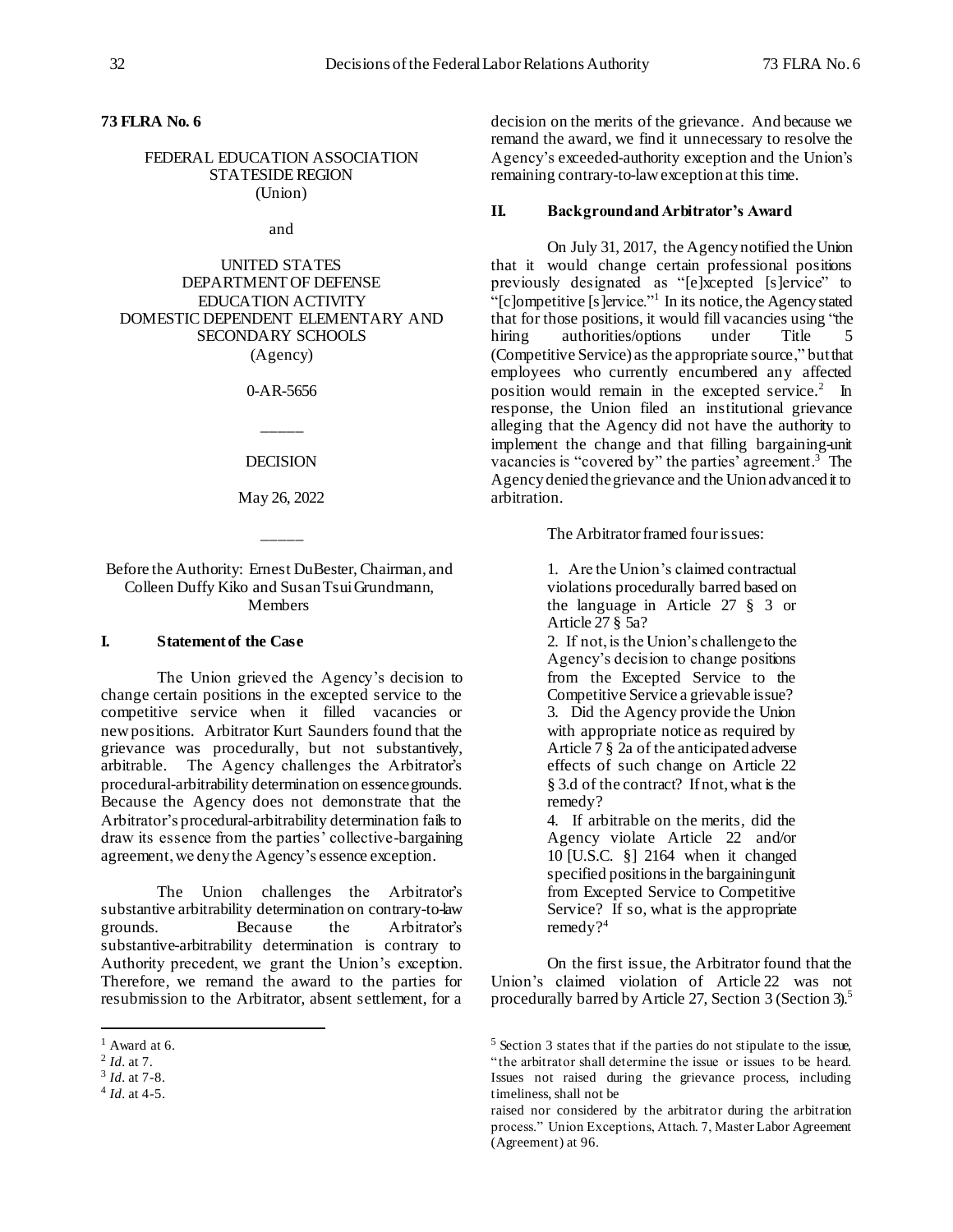Article 22, Section 3.d provides that "[i]n selecting a source of recruitment from which to fill a position, the selecting Agency official will first consider permanent [Domestic Dependent Elementary Secondary Schools] employees for the position."<sup>6</sup> Where the grievance referred to "the filling of vacancies" being "covered by" the parties' agreement, the Arbitrator concluded that this "[could] only be viewed as a reference to Article 22."<sup>7</sup> In reaching this conclusion, the Arbitrator found it "significant" that the Agency inferred, and rejected, a claimed violation of Article 22 in its grievance response.<sup>8</sup> The Arbitrator also rejected the Agency's argument that the Union's notice of witness testimony was contrary to Article 27, Section 5.a (Section 5a) and therefore, the grievance should be dismissed. 9 On this point, the Arbitrator noted that Section 5a did not require notice of "actual" testimony, and that, even "assuming" the Union's witness notice failed to comply with Section 5a, that provision did not require dismissal of the grievance as a  $remedy.<sup>10</sup>$ 

On the second issue, as relevant here, the Arbitrator stated that because "filling positions and hiring" are "exclusive" management rights under § 7106 of the Federal Service Labor-Management Relations Statute (the Statute), the choice of "service platforms underwhich these processes play out to complete hiring must also be held to be exclusive management rights."<sup>11</sup> And he concluded that "subjects that are exclusive management rights are not grievable."<sup>12</sup> Therefore, the Arbitrator did not address the merits of the Union's claims that the Agency violated 5 U.S.C. § 2164 or Article 22 of the parties' agreement.

Despite finding the grievance not arbitrable, the Arbitrator addressed the third issue, stating that a question remained as to whether the "the Agency provided appropriate notice to the Union of a change in working conditions affecting Article 22."<sup>13</sup> On this issue, he found that bargaining-unit employees were adversely affected by the change because those employees whose positions remained in the excepted service were not given first consideration for positions, as required by Article 22, Section 3.d, and were instead deemed ineligible to apply for positions that were changed to the competitive service.

l

The Arbitrator concluded that when this adverse effect became apparent, the Agency had a contractual obligation to advise the Union of this change in working conditions but did not do so. As a remedy, the Arbitrator directed the Agency to give the Union an opportunity to submit impact and implementation proposals regarding employees adversely affected by the change.

On July 20, 2020, both theUnion and the Agency filed exceptions to the award. On August 19, 2020, each party filed an opposition to the other's exceptions.

#### **III. Analysis and Conclusions**

A. The Arbitrator's procedural-arbitrability determination draws its essence from the parties' agreement.

The Agency argues that the Arbitrator's determination that the grievance is procedurally arbitrable fails to draw its essence from Sections 3 and Section 5a.<sup>14</sup> The Authority will find that an arbitration award is deficient as failing to draw its essence from the collective-bargaining agreement when the appealing party establishes that the award: (1) cannot in any rational way be derived from the agreement; (2) is so unfounded in reason and fact and so unconnected with the wording and purposes of the agreement as to manifest an infidelity to the obligation of the arbitrator; (3) does not represent a plausible interpretation of the agreement; or (4) evidences a manifest disregard of the agreement. 15

The Agency first argues that the award fails to draw its essence from Section 3 because the Arbitrator found that the Union had alleged a violation of Article  $22$ before arbitration by relying on a "presumption of arbitrability." 16 Contrary to the Agency's assertion, the Arbitrator did not rely only on a "presumption"<sup>17</sup> to find that Section 3 did not bar the grievance.<sup>18</sup> Rather, he found that the grievance's reference to the parties' agreement, in context, "can only be viewed as a reference to Article 22," and that it was "significant" that the Agency relied on Article 22 in its grievance response.<sup>19</sup> Therefore, he concluded that Article 22 was raised before arbitration, as required by Section 3. The Agency's disagreement with

<sup>14</sup> Agency Exceptions at 5-7.

<sup>6</sup> Award at 4 (quoting Art. 22).

<sup>7</sup> *Id.* at 12.

<sup>&</sup>lt;sup>8</sup> *Id.* Unlike the Article 22 claim, the Arbitrator found that the Union's claim that the Agency violated Article 4, Section 1.a was barred by Section 3 because the Union failed to raise that provision in the grievance. *Id.* at 13-14.

<sup>&</sup>lt;sup>9</sup> Section 5a states, in relevant part: "Each party may recommend witnesses by providing the full name, address, and a statement setting forth the expected testimony. The parties will exchange witness lists at least one (1) day before the hearing." Agreement at 96.

 $10$  Award at 13.

<sup>11</sup> *Id.* at 15.

<sup>12</sup> *Id.*

<sup>13</sup> *Id.* at 15-16.

<sup>15</sup> *U.S. DOJ, Fed. BOP, Fed. Corr. Inst., Ashland, Ky.*, 71 FLRA 997, 998 (2020) (citing *Bremerton Metal Trades Council*, 68 FLRA 154, 155 (2014)).

<sup>&</sup>lt;sup>16</sup> Agency Exceptions at 5-6.

<sup>17</sup> *Id.* at 5.

<sup>18</sup> *See* Award at 12-13.

<sup>19</sup> *Id.*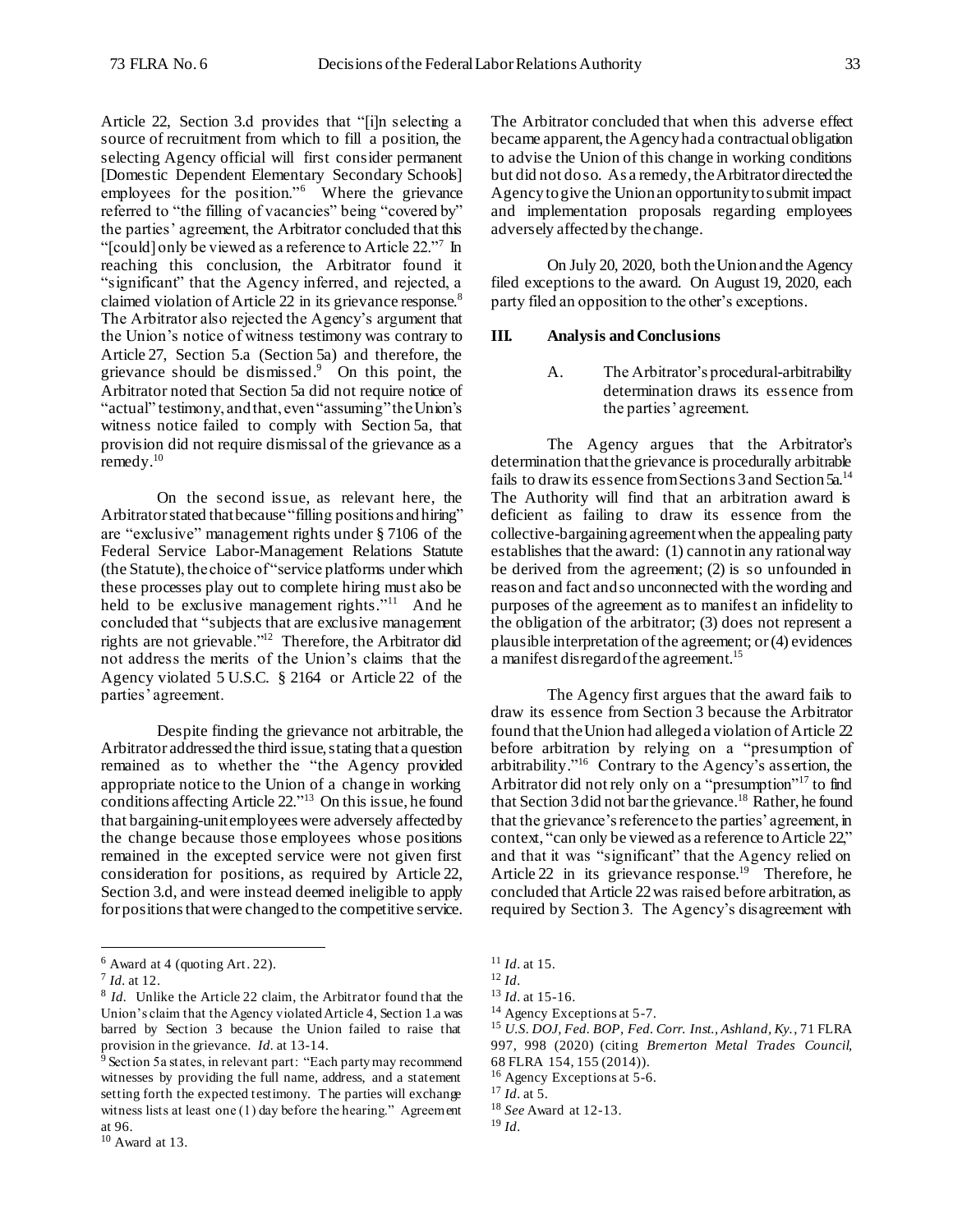this conclusion does not demonstrate that the award is irrational, implausible, or in manifest disregard of the agreement.<sup>20</sup>

Next, the Agency asserts that the award fails to draw its essence from Section 5a because the Arbitrator denied the Agency's request to dismiss the grievance based on the Union's alleged failure to identify before arbitration that a witness would testify regarding arbitrability.<sup>21</sup> On this point, the Arbitrator found that Section 5a does not require the Union's witness list to identify "actual" testimony and also does not require dismissal of a grievance, even "assuming" that the Union had failed to comply with it.<sup>22</sup> Although the Agency takes issue with the Arbitrator's discussion, it does not identify any wording in Section 5a that is contrary to the Arbitrator's findings. Therefore, the Agency has not demonstratedthat the award fails to draw its essence from Section 5a.<sup>23</sup>

Accordingly, we deny the Agency's essence exceptions. 24

B. The Arbitrator's substantivearbitrability determination is contrary to law.

The Union argues that the Arbitrator's conclusion that the grievance is not substantively arbitrable because it concerns management's right to hire under § 7106(a)(2)(A) of the Statute<sup>25</sup> is contrary to law.<sup>26</sup> The Authority has repeatedly held that the management rights provisions of § 7106 do not provide a basis for finding a grievance non-arbitrable.<sup>27</sup> Therefore, the Arbitrator erred by finding that the grievance was not arbitrable based on  $§7106(a).^{28}$  Accordingly, we grant the Union's contrary-to-law exception, and set aside the Arbitrator's finding that the grievance was not substantively arbitrable.

When an arbitrator incorrectly concludes that a grievance is not substantively arbitrable, the Authority has consistently remanded the award to the parties for resubmission to the arbitrator, absent settlement, for a decision on the merits.<sup>29</sup> Although the Union and the Agency challenge the Arbitrator's resolution of the third issue on contrary-to-law<sup>30</sup> and exceeded-authority grounds,  $31$  respectively, the Arbitrator's discussion on that issue is non-binding dicta because he found that the

j

<sup>20</sup> *See, e.g.*, *U.S. Dep't of the Treasury, IRS, Agency-Wide Shared Servs., Florence, Ky.*, 63 FLRA 574, 578 (2009) (deferring to arbitrator's factual finding, based on the agency's grievance response, that grievance raised a specific contract provision).

<sup>&</sup>lt;sup>21</sup> Agency Exceptions at 6.

 $22$  Award at 13.

<sup>23</sup> *E.g.*, *U.S. Dep't of HHS, FDA, San Antonio, Tex.*, 72 FLRA 179, 180 (2021) (Chairman DuBester concurring) (denying essence exception that "fail[ed] to identify any language that demonstrates the [a]rbitrator ignored, irrationally interpreted, or implausibly read the parties' agreement").

<sup>&</sup>lt;sup>24</sup> The Agency also asserts that the award fails to draw its essence from Article 27, Section 8, which requires the Arbitrator to make decisions that are consistent with the parties' agreement. However, this argument is premised on the Agency's arguments regarding Sections 3 and 5a. Agency Exceptions at 6-7 ("As the Arbitrator disregarded the express terms of both Article 27, Sections 3 and 5.a, ... the [a]ward also fails to draw its essence from Article 27, Section 8 . . . ."). Because we deny the Agency's essence exceptions as to Sections 3 and 5a, we find that this argument does not demonstrate that the award is deficient.  $25$  5 U.S.C. § 7106(a)(2)(A).

 $26$  Union Exceptions Form at 4-6; Union Exceptions Br. at 9-11. When an exception involves an award's consistency with law, rule, or regulation, the Authority reviews any question of law raised by the exception and the award de novo. *U.S. Dep't of State, Bureau of Consular Affs., Passport Servs. Directorate*, 70 FLRA 918, 919 (2018) (citing *U.S. Dep't of Com., Nat'l Oceanic & Atmospheric Admin., Nat'l Weather Serv.*, 67 FLRA 356, 358 (2014) (*NOAA*)). In applying the standard of de novo review, the Authority assesses whether the arbitrator's legal conclusions are consistent with the applicable standard of law. *Id.* (citing *NOAA*, 67 FLRA at 358). In making that assessment, the Authority defers to the arbitrator's underlying factual findings, unless the appealing party establishes that those findings are nonfacts. *Id.* (citing *U.S. DHS, U.S. CBP, Brownsville, Tex.*, 67 FLRA 688, 690 (2014) (Member Pizzella concurring)).

<sup>27</sup> *SSA, Off. of Hearings Operations*, 72 FLRA 108, 110 (2021) (Chairman DuBester dissenting in part on other grounds) (citing *SSA, Off. of Hearings Operations*, 71 FLRA 646, 649 (2020) (then-Member DuBester dissenting on other grounds); *AFGE, Nat'l Border Patrol Council, Loc. 1929*, 63 FLRA 465, 466 (2009) (*Local 1929*); *U.S. DHS, CBP, N.Y.C., N.Y.*, 61 FLRA 72, 75 (2005) (Member Pope concurring)).

<sup>28</sup> *AFGE, Loc. 1045*, 64 FLRA 520, 522 (2010) (citing *Local 1929*, 63 FLRA at 466).

<sup>29</sup> *E.g.*, *AFGE, Loc. 1401*, 67 FLRA 34, 38 (2012) (citations omitted); *Local 1929*, 63 FLRA at 467 (citations omitted).

<sup>&</sup>lt;sup>30</sup> Union Exceptions Form at 5-6; Union Exceptions Br. at 11-13. <sup>31</sup> Agency Exceptions at 7-10.